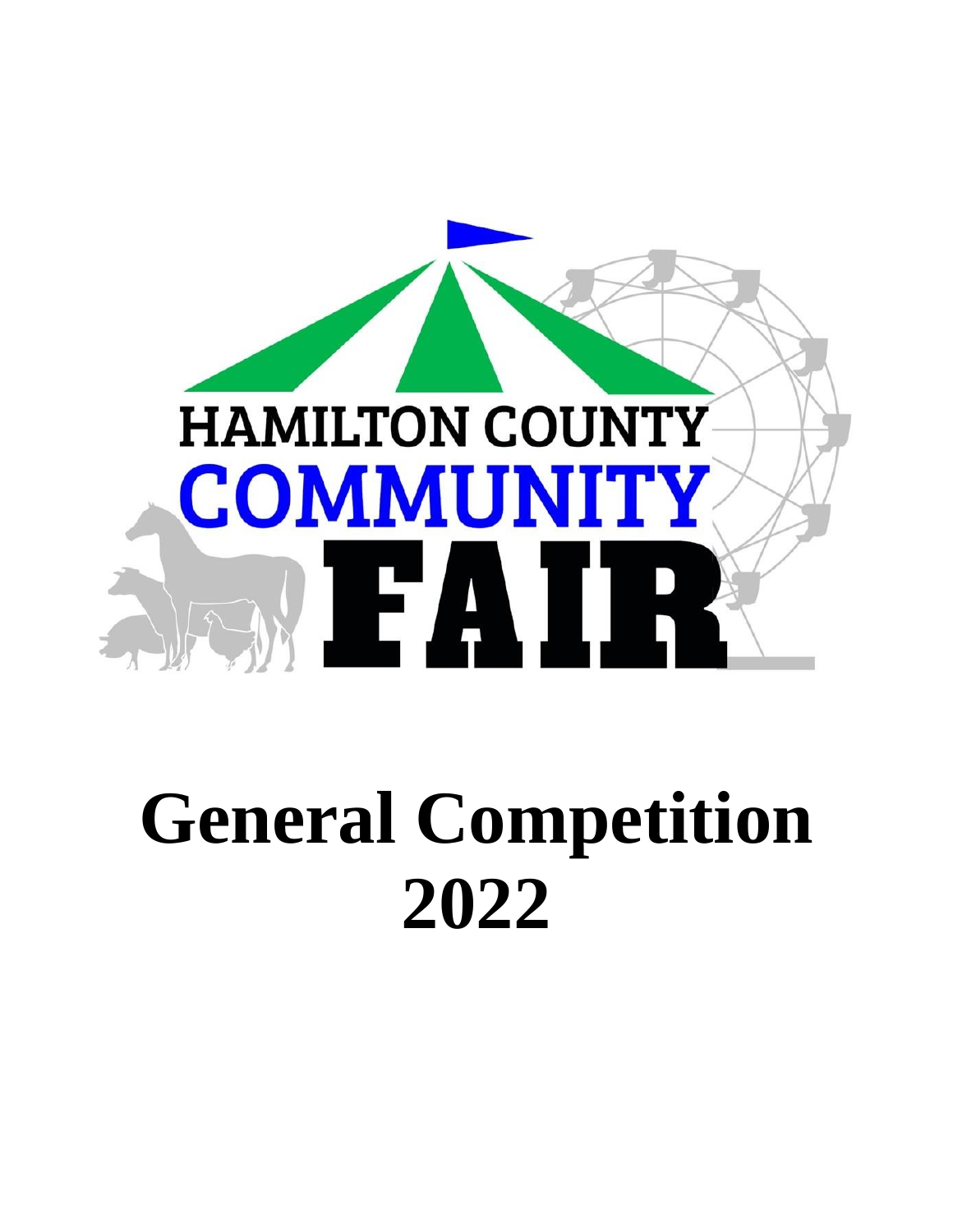# **General Competition**

| General Competition Rules & Guidelines | page 3 |
|----------------------------------------|--------|
| Department $6 -$ Wine                  | page 4 |
| Department $7 -$ Beer                  | page 4 |
| Department 8 – Kombucha                | page 5 |
| Department 9 – Mead                    | page 5 |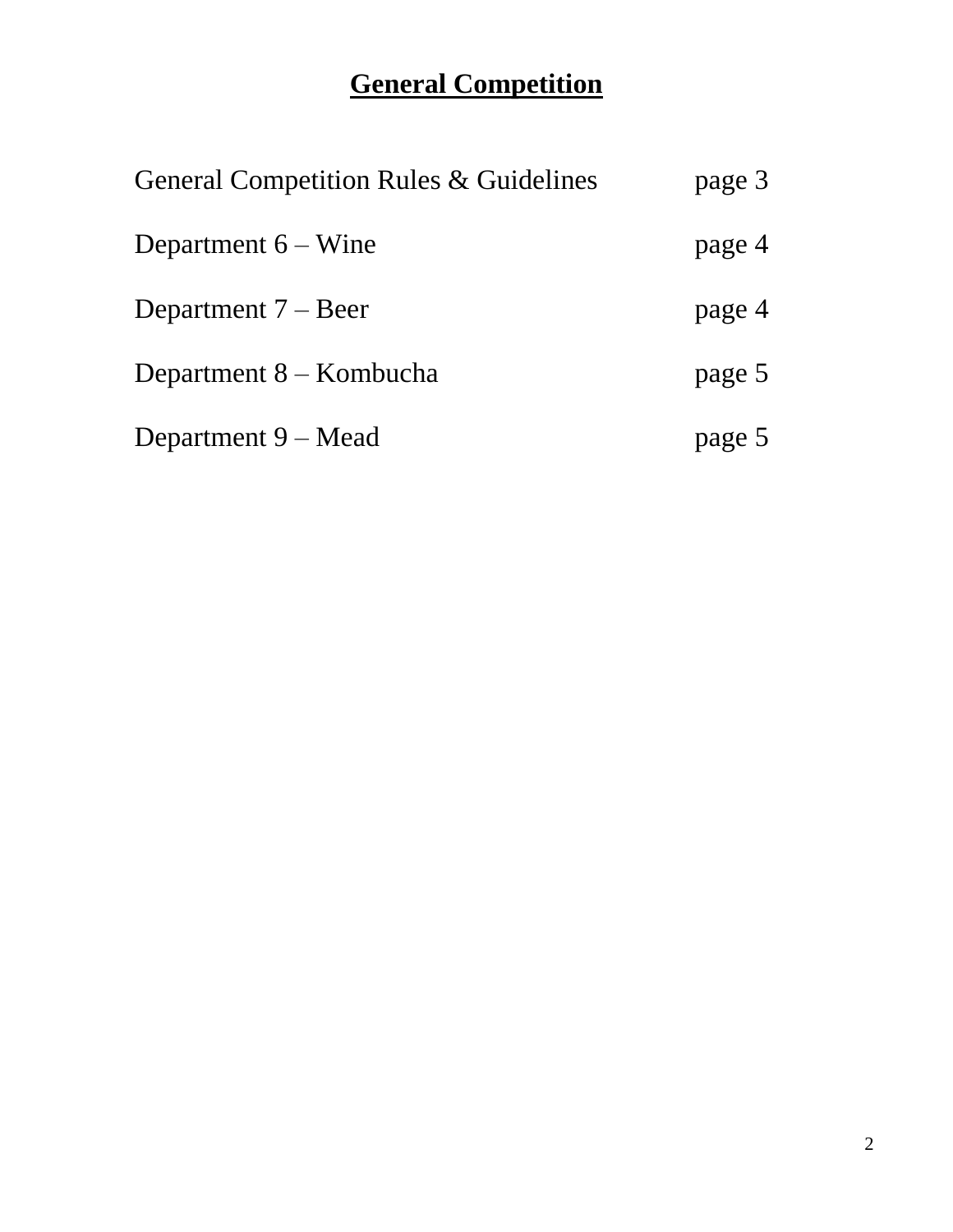# **Hamilton County Community Fair General Competition Guidelines**

- 1. All Exhibits must be entered on Monday, June  $27<sup>th</sup>$  from 6:00 p.m. to 8:00 p.m. Judging for all departments will be on Tuesday, June  $28<sup>th</sup>$  starting at 2:00 p.m.
- 2. All entries must be the work of the exhibitor entering them. Exhibitors may reside outside of Hamilton County. Professionals may not enter works in the class(es) of their profession.
- 3. Each exhibitor has several options for entering their exhibits. Each exhibit must have a separate entry tag, they will be available upon check in. Each person entering an exhibit is required to pay an individual entry fee. Entry fees are available as follows:

\$30.00 4-Day Fair Entry Pass with Unlimited Entries \$15.00 1-Day Fair Entry Pass with Limited Entries (5 Entries) \$ 3.00 Per entry (without an Entry Pass)

- 4. Only two entries per class per exhibitor. Each entry may not be entered more than one year. All unclassified items entered in each "other" class will be judged as a unit.
- 5. Blue, red, or white ribbons will be awarded in each class. A champion purple ribbon will be awarded to each department. First Prize for each **Class** will receive a \$3.00 Award. Each **Department** Champion will receive a \$10.00 Award.
- 6. Exhibit release is Saturday July  $2^{nd}$  from 9:00 p.m. to 10:00 p.m. or Sunday morning, July  $3^{rd}$  from 9:00 a.m. to 10:00 a.m. Please make arrangements to pick up entries at this time. No exhibits will be released prior to Saturday at 9:00 p.m., and any exhibits not retrieved by 10:00 a.m. on Sunday become the property of the Hamilton County Community Fair Association, Inc.
- 7. Security is on the grounds and every attempt will be made to keep your exhibit clean and safe, but the Hamilton County Community Fair Association, Inc. is not responsible for loss or damage.
- 8. Contact information: [board@hccfair.com](mailto:board@hccfair.com) or [henrdrnnr@aol.com](mailto:henrdrnnr@aol.com)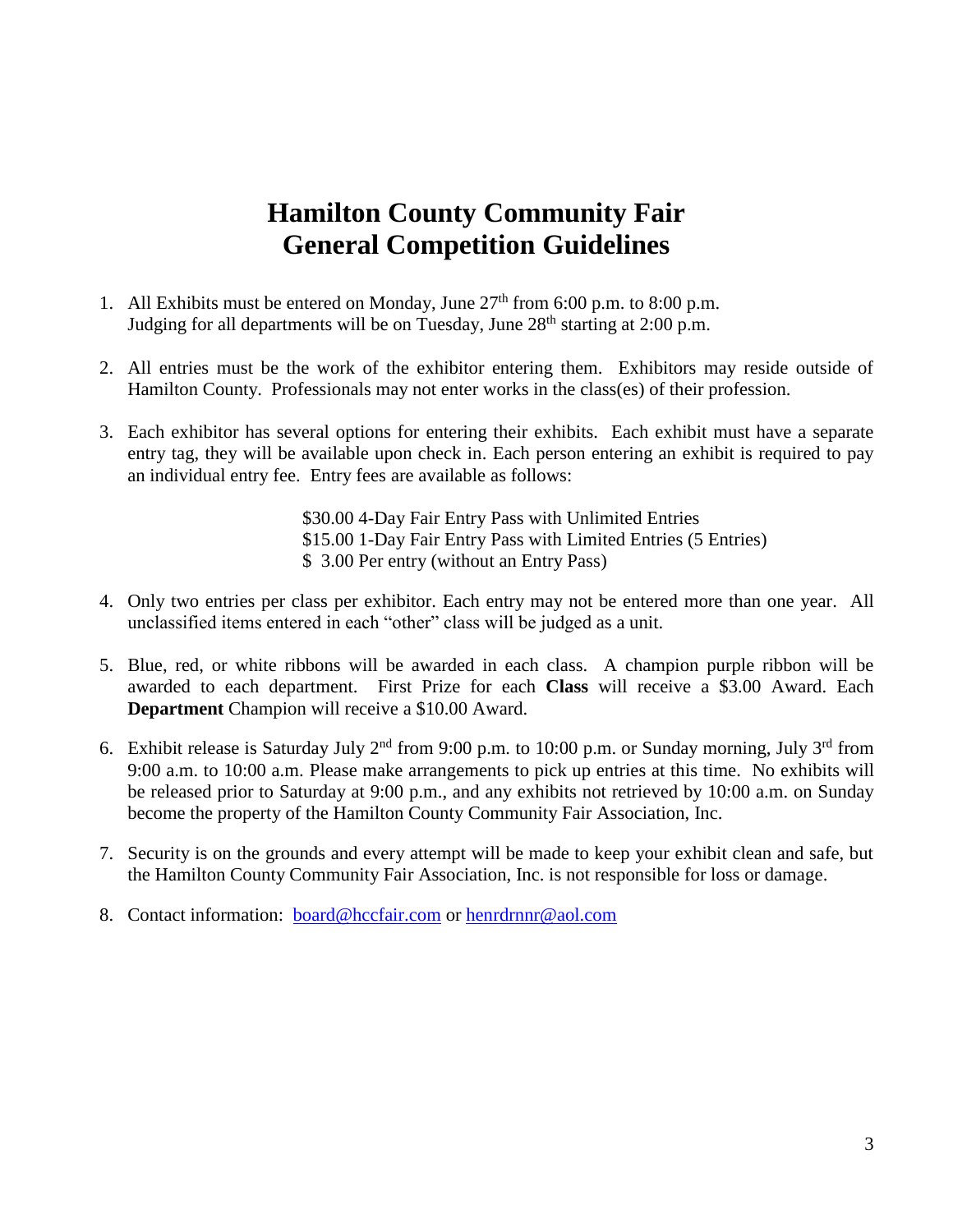## **Department 6 : Wine**

| $6 - 01$ | Dry Rose Grape            | $6 - 07$ | $S_{V}$ |
|----------|---------------------------|----------|---------|
| $6 - 02$ | Dry Red Vinifera Grape    | $6 - 08$ | $S_{V}$ |
| $6 - 03$ | Dry Red All Other Grape   | $6-09$   | Sv      |
| $6 - 04$ | Dry White Vinifera Grape  | $6-10$   | Sv      |
| $6 - 05$ | Dry White All Other Grape |          |         |
| $6 - 06$ | Dry Fruit (non-grape)     |          |         |
|          |                           |          |         |

weet Red Grape 6-11 Miscellaneous

weet White Grape

weet Rose Grape

weet Fruit (non-grape)

*\* Special Class Notes*

Amateur homemade wine is defined as being made by the fermentation process by a nonprofessional wine maker in a nonprofessional facility (usually their home) in batches smaller than 50 gallons. The resulting product will have an alcohol content between 7% and 20 % by volume.

Wines can be fermented from fresh, frozen, canned, or concentrated ingredients, or blends of these, but may NOT have flavorings, colorings, or perfumes added that were not in the original ingredients. Commercial wines may NOT be blended in. Brandy may be added to a fortified wine.

Dry wines are defined as those that have little or no residual sugar (noticeable sweetness). Wines that have noticeable sweetness must be entered in sweet categories.

Each bottle must be closed with a cork, screw top, or plastic stopper and filled to within two inches of the stopper. Capsules must not be used on the bottles as closures.

Wines must be entered in brown, green, or clear wine bottles (Bordeaux, Burgundy, or Rhine style) of .70 liters to 4/5 quart in size. Wines will be judged at room temperature and must be delivered at room temperature.

#### **Department 7 : Beer**

**Beer** - may be from kit or scratch

| $7-01$   | Light Lager    |      | 7-04 English Pale Ale     | 7-08 | <b>Specialty Beer</b> |
|----------|----------------|------|---------------------------|------|-----------------------|
| $7 - 02$ | Dark Lager     |      | 7-05 Scottish & Irish Ale |      |                       |
| $7-03$   | American Lager |      | 7-06 English Brown Ale    |      |                       |
|          |                | 7-07 | American Ale              |      |                       |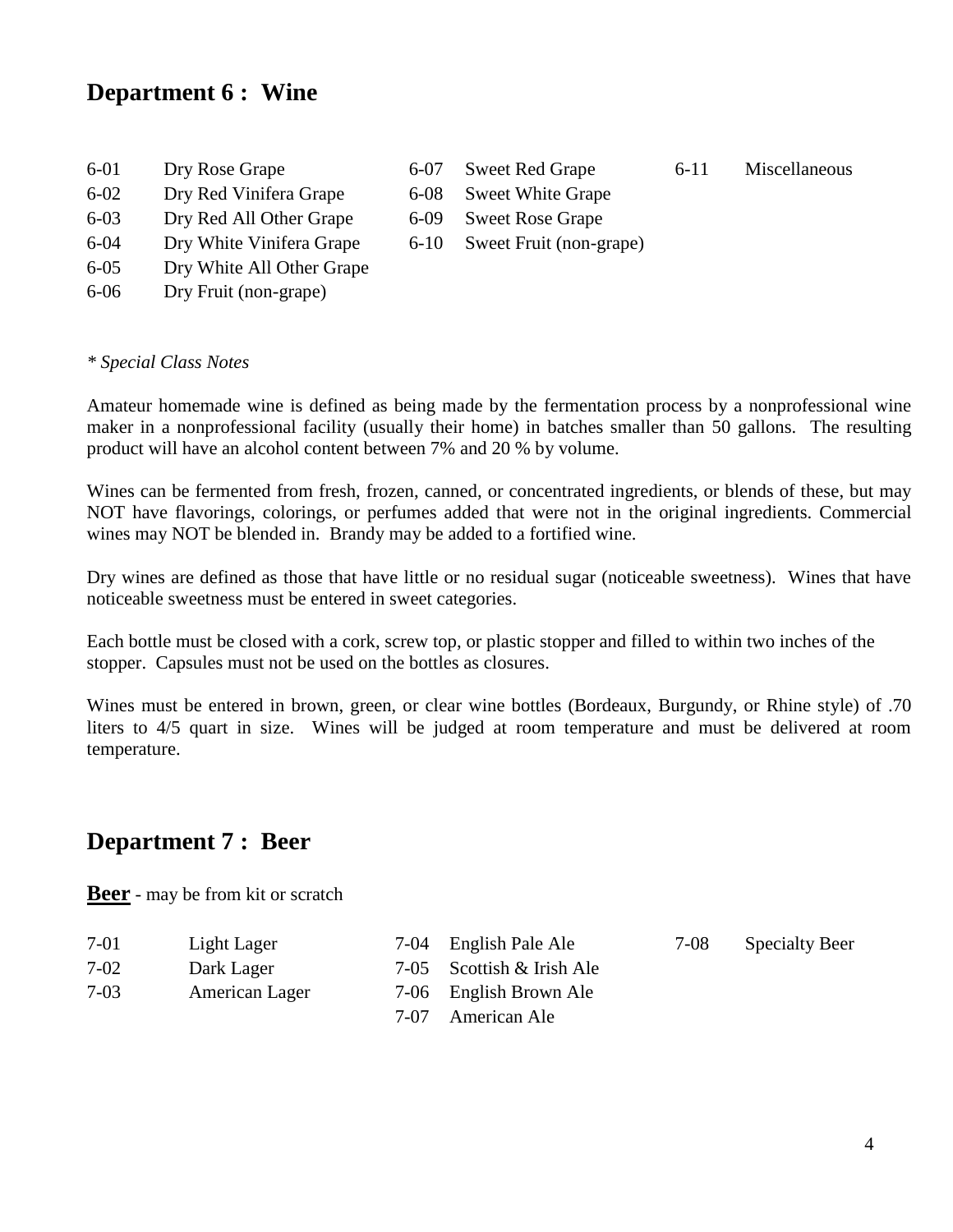#### **Department 8 : Kombucha**

**Tea** - may be from kit or scratch

- 8-01 Kombucha Non-Alcoholic
- 8-02 Hard Kombucha Fruit
- 8-03 Hard Kombucha Herb
- 8-04 Hard Kombucha Mix

### **Department 9 : Mead**

| 9-01 Dry Traditional | 9-04 Semi-Sweet Traditional | 9-07 Sweet Traditional |
|----------------------|-----------------------------|------------------------|
| 9-02 Dry Melomel     | 9-05 Semi-Sweet Melomel     | 9-08 Sweet Melomel     |
| 9-03 Dry Metheglin   | 9-06 Semi-Sweet Metheglin   | 9-09 Sweet Metheglin   |

9-10 Miscellaneous

*\*Special Class Notes*

Definitions of Class:

Traditional - Mead from a single or mixed variety of honey with no flavor ingredients, fruits, herbs or spices. Honey is the only source of sugar for fermentation

Melomel - Mead made with the addition of one or more fruits/vegetables, their juices and or concentrates. No herbs or spices may be added. Honey is the primary sugar source for fermentation

Metheglin - Mead made with the addition of any combination of herbs and/or spices. No fruits or vegetables are used.

Miscellaneous -This open category is for Mead that does not fit into any other category. This is also the proper category for fruit/vegetable with spice/herb mead entries (Methomel, Melometh).